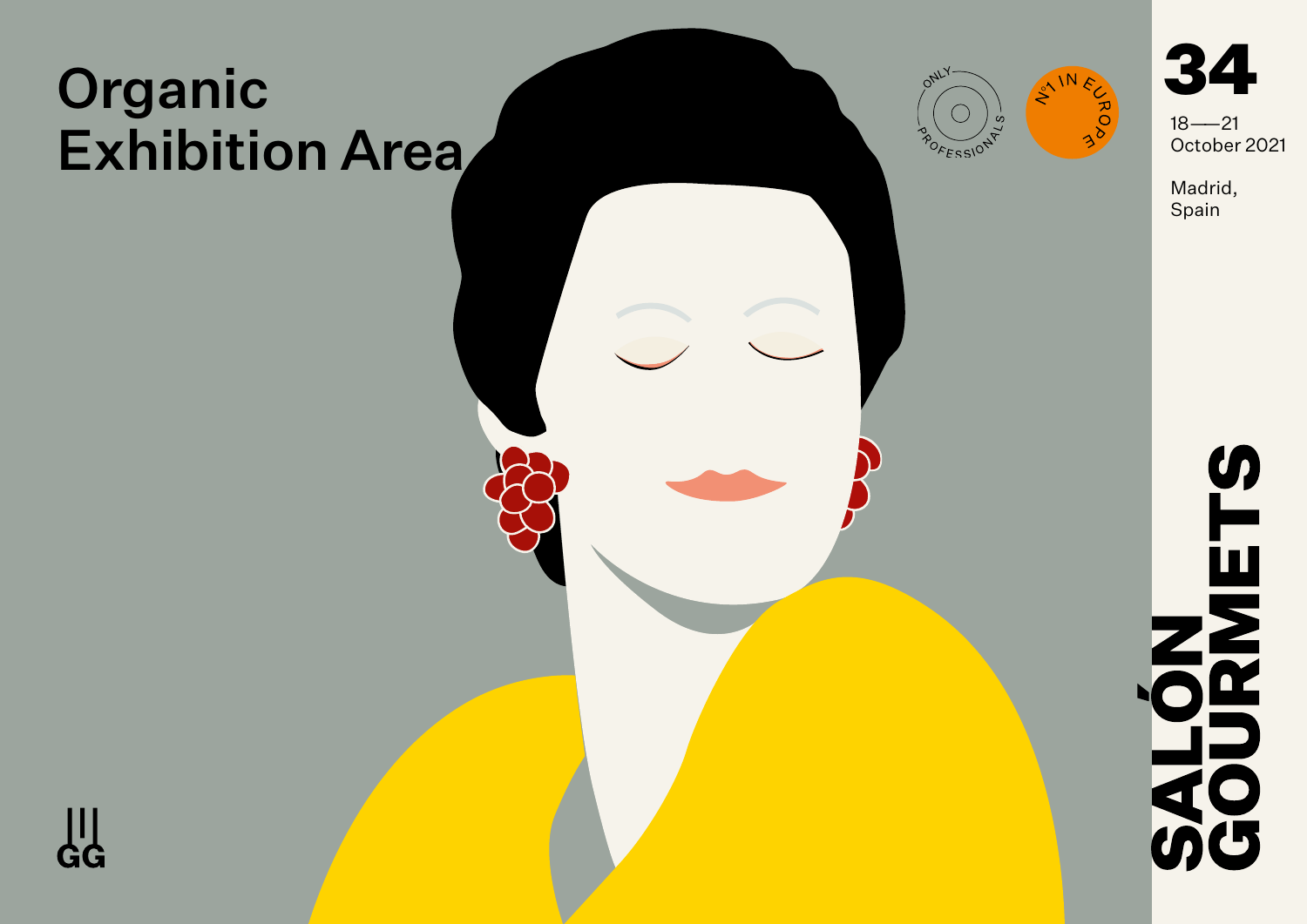## [Organic Exhibition Area](https://www.gourmets.net/salon-gourmets/2020/catalogo-expositores/grupo-gourmets/organic-exhibition-area)





#### **When and where to deliver them:**

Samples for each product must be delivered, after adding them **as such in the catalogue and registering them for the Organic Exhibition Area,**  between **September 20 to 24, 2021 from Monday to Thursday between 10:00 am to 6:00 pm and Friday from 10:00 am to 2:00 pm**; to the following address:

> Grupo Gourmets Att.: Organic Exhibition Area

C/ Aniceto Marinas 92 - 28008 Madrid - Spain.

The parcel containing the new products should reflect the following data on a label:

- Brand and name of the exhibiting company.
- Commercial name of the product.
- Stand number.

Exhibitors can collect their products in the Organic Exhibition Area on **Thursday October 21, 2021**, **exclusively from 5:00 to 6:00 pm.**  The products not collected within this period, may

not be claimed and the Organization is exempt of any responsibility.

The Organic Exhibition Area offered by Salón Gourmets to its exhibitors, exclusively and free of charge, is a space for the promotion and launching of organic products.

A showcase, with high mediaimpact and a focus point for professional visitors.